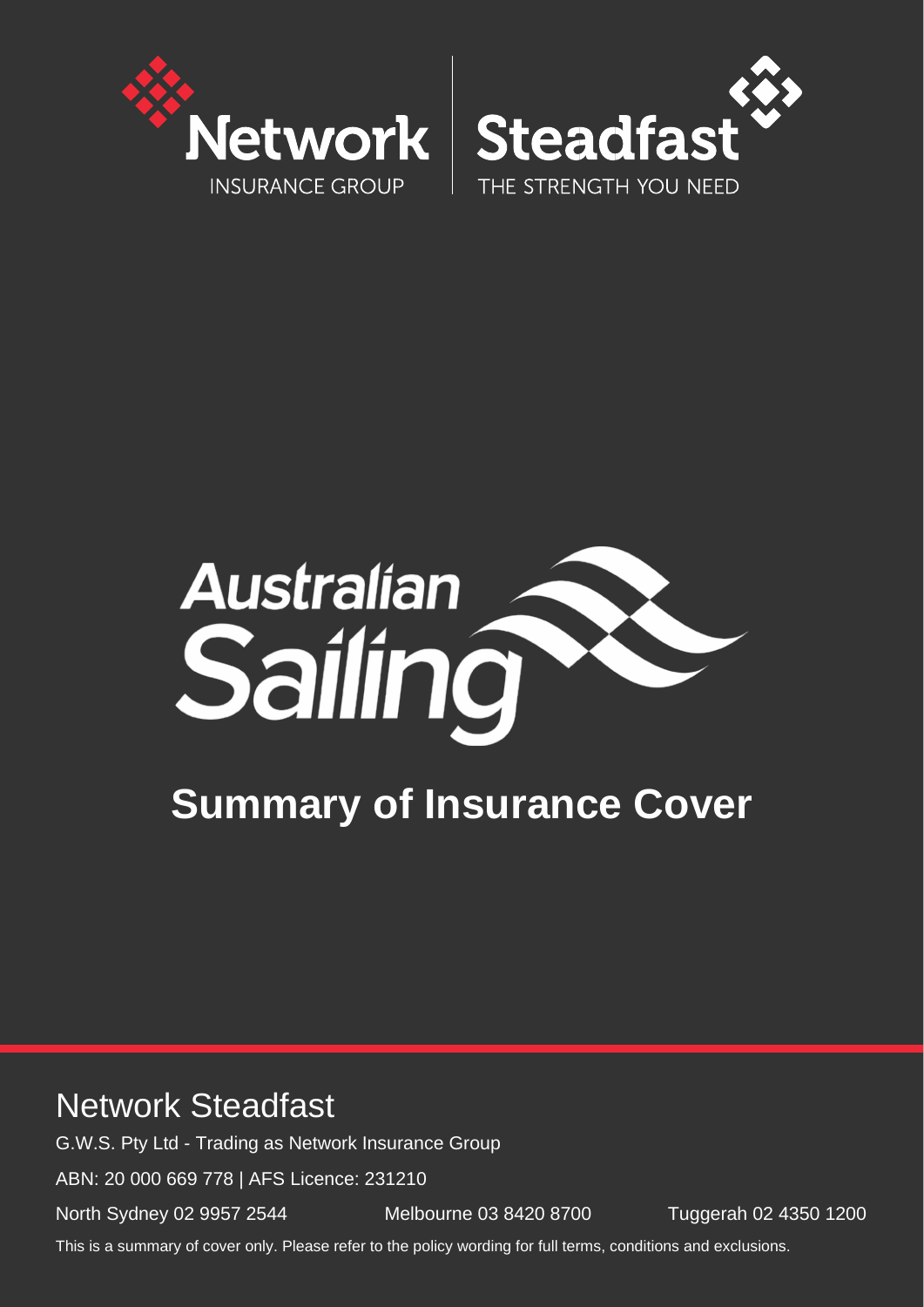

### **Australian Sailing Summary of Insurance Cover**

(*This is a summary of cover only. Please refer to the policy wording for full terms, conditions and exclusions.)*

#### **Death & Permanent Disablement**

A lump sum benefit is payable in the event of death or a Permanent Disability. The scale of benefits is defined in the policy. The death benefit is \$75,000 for members aged up to 85 years old and \$10,000 for members under 18.

#### **Non Medicare Medical Expenses**

Reimburses up to 100% of Non-Medicare medical expenses up to a maximum of \$5,000 subject to a \$50 excess. Claimable expenses are private hospital bed and theatre fee, ambulance, net of any recoveries from private health insurance. Cover is limited to expenses incurred within 12 months from the date of injury.

#### **Physiotherapy Benefit**

Reimburses between 75% to 95% of costs incurred up to a maximum of \$30 - \$45 per visit up to a maximum of \$750. Cover is limited to expenses incurred within 12 months from the date of injury.

#### **Student Tutorial Costs**

Reimburses up to 80% of costs incurred up to a maximum of \$300 per week for home tuition by a qualified tutor if the Injury stops the Insured Person from going to their external tutor outside the home for up to 52 weeks with a 7 day excess period.

#### **Domestic Help Benefit**

Reimburses up to 80% of costs incurred up to a maximum of \$300 per week for a recognised and licensed home help service if the Injury stops the Insured Person from usual and normal duties as a homemaker, sole provider for dependant children such as child-minding, cleaning, cooking, school pick up and drop offs for up to 52 weeks with a 7 day excess period.

#### **Broken Bones**

We will pay up to \$5,000 any one accident. Cover only applies if the event occurs within twelve (12) calendar months of the date of Injury. Please refer to the policy wording and Certificate of Insurance for details of the cover provided and policy limits.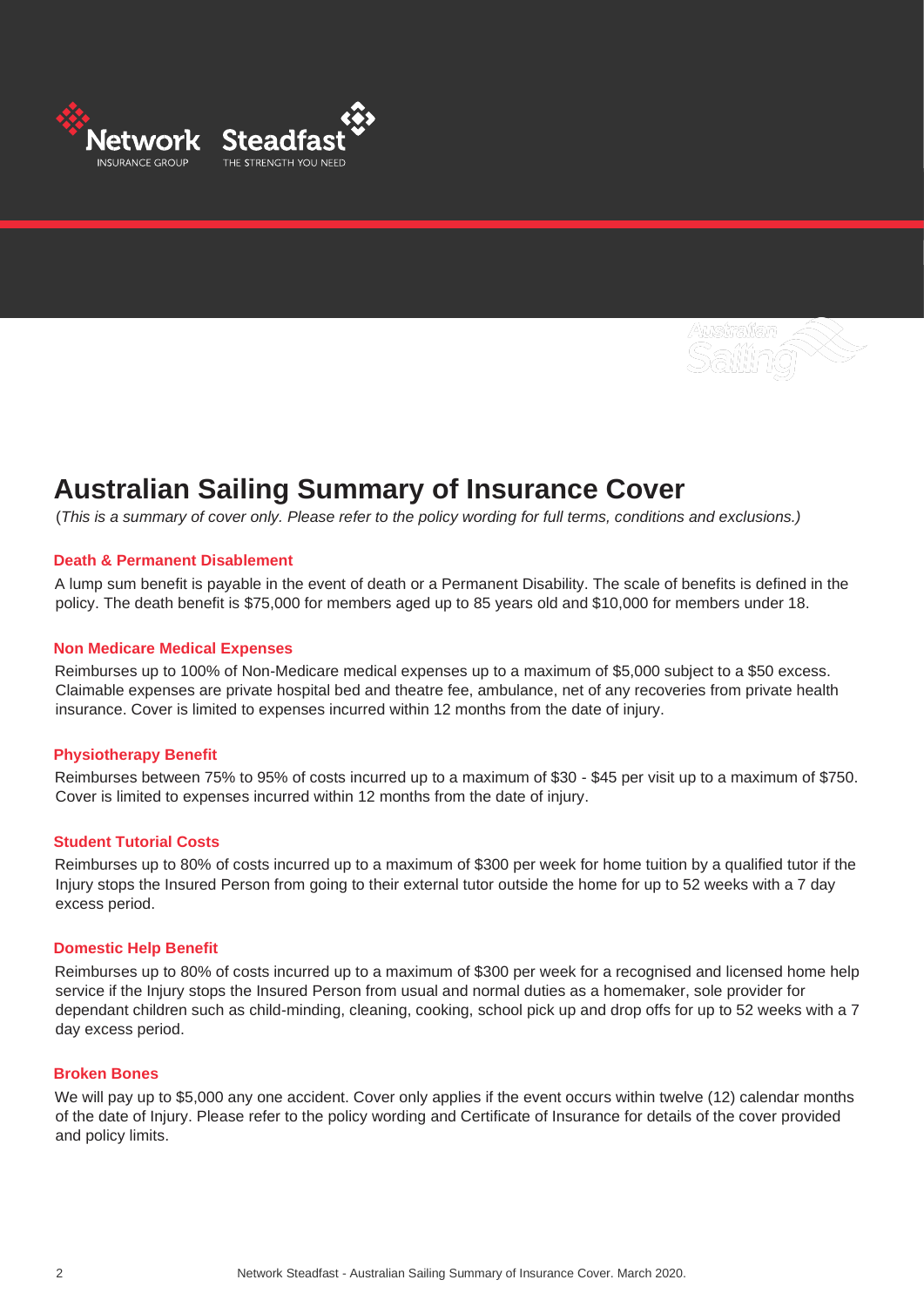



#### **Dental**

We will pay up to \$5,000 any one accident. Cover only applies if the event occurs within twelve (12) calendar months of the date of Injury. Please refer to the policy wording and Certificate of Insurance for more details of the cover provided and policy limits.

#### **Loss of Income**

Weekly Benefit 100% of pre-Injury Salary, if prevented from working in your Occupation up to a maximum of \$300 per week. The benefit period is 52 weeks and the excess is 7 days.

#### **Funeral Benefit**

We will pay up to an additional \$10,000 for funeral expenses in the event of the death of the insured person where the death is covered by this Policy.

#### **Important Notes**

This insurance cover is underwritten by AIG Australia Limited ("AIG Australia") ABN 93 004 727 753 | AFSL 381686

- 1. This summary of cover provides factual information about the Australian Sailing Insurance Program.
- 2. This information is only a summary of the cover provided. The policy with full conditions is available by contacting Australian Sailing or their Insurance Brokers

Tel: 02 8424 7400 Tel: 03 8420 8777

#### Australian Sailing: Network Steadfast:

Locked Bag 806, Milsons Point, NSW 1565 PO Box 877 Collins Street West, Melbourne ,VIC 3000 Level 1, 22 Atchison St, St Leonards, NSW 2065 Level 35, 140 William Street, Melbourne, VIC 3000 Email: admin@networksteadfast.com.au

#### [www.sailing.org.au](http://www.sailing.org.au/) [www.networksteadfast.com.au](http://www.networksteadfast.com.au/)

- 3. This insurance program commences on 1 October 2021 to 30 June 2022.
- 4. This insurance program provides benefits to those registered members of Australian Sailing who, through injury or accident, incur financial loss and who would otherwise not have received assistance. The program seeks to provide benefits to those most exposed and to maintain protection at the lowest possible cost to membership. It therefore cannot provide 100% cover or a benefit for every loss that occurs. Federal Government Legislation prevents insurance companies from paying any insurance benefit for a medical service that is covered by Medicare. This legislation also applies to the Medicare gap. In addition to these policies all members and officials are encouraged to take out private health insurance.

### **How to Make a Claim**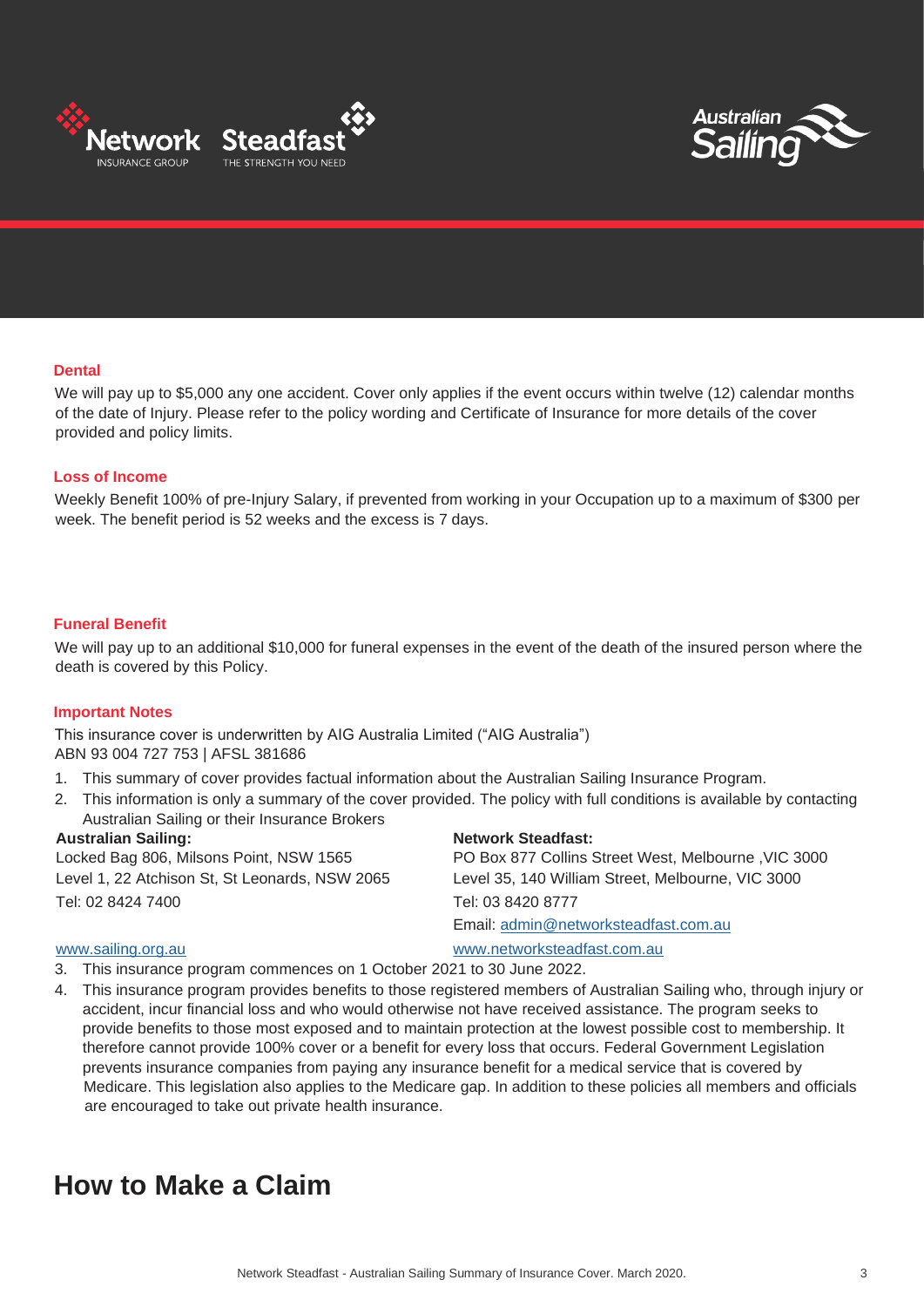

#### **Dear Australian Sailing member,**

Please find attached a claim form. Before lodging this form, please ensure all sections are fully completed. Failure to complete all sections of this form properly may delay settlement of or rejection of your claim.

- 1. Only one claim form (per injury) is required. A claim form should be completed and submitted as soon as reasonably possible You do not have to wait until after you have completed treatment for your injury to lodge your claim form.
- 2. Please ensure that you fully complete pages 5 & 6 and sign and date the Declaration.
- 3. Please ensure that your Association/Club official completes and signs the Association/Club Declaration on page 5.
- 4. For claims involving Loss of Income:
	- a. You must complete page 7 and have your employer/salary officer complete page 8. If self-employed, you must have your accountant complete these details;
	- b. You must attach at least two pay slips including the most recent full period pre-Injury.
	- c. Have your Attending Physician complete the "Attending Physician" statements on page 7 & 8. If claiming under Section 2: Physiotherapy benefit, this form may be completed by a Physiotherapist only if claiming for five visits or less.
- 5. For claims involving Non-Medicare medical expenses: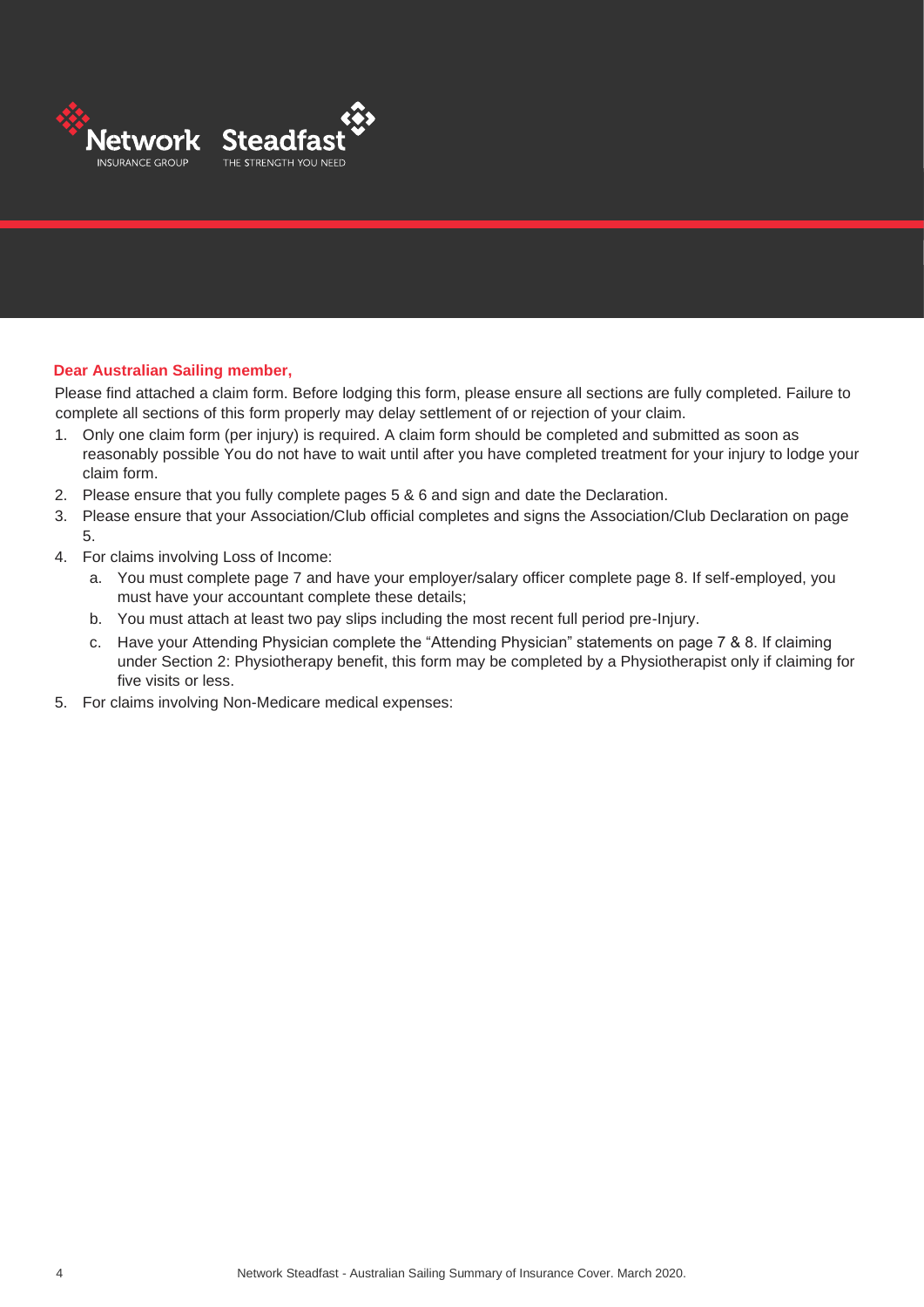



Have your treating practitioner complete the "Attending Physician" statement on page 8 & 9 making sure all Medical treatment is certified necessary by your attending practitioner and incurred within Australia. (An attending practitioner includes a general physician, other doctor or specialist or a dentist).

6. Please attach all itemised receipts (be sure to copy them before you claim with your health fund as they will retain the original). Hospital claims must be accompanied by an itemised Invoice, not just the estimate. If treatment or a cost incurred is covered by your Private Health Fund please send their rebate advice with a copy of the relevant account.

**Please note:** No cover is provided for Surgeons, Anesthetists, Doctors, X-rays or other accounts which are partly covered by Medicare. The Law in Australia does not permit the insurer to contribute to any charges covered by Medicare (including the Medicare Gap). Subject to the applicable legislation, the insurer will pay a percentage of the amount, as indicated in the Policy schedule, for private hospital bed and theatre fees, dental, ambulance (if not otherwise covered), chiropractic, physiotherapy, osteopath, naturopath, massage and pay for orthotics prescribed by a surgeon to aid recovery. Subject to the *Insurance Contracts Act 1984* any treatment rendered necessary by injury must be completed within 12 calendar months from the date of such injury occurring.

- 7. Once you have fully completed all sections of the claim form, please have your Association/Club complete and sign page 5 and confirm your injury occurred during a sanctioned activity.
- 8. Once you have completed your claim form, please forward to AIG Australia Limited. Their contact details are: Address: GPO Box 9933 Melbourne VIC 3001 Australia Email: austclaims@aig.com Phone: 1800 812 363.
- 9. Any indemnity will be paid to you directly by AIG Australia Limited by deposit into your nominated bank account.
- 10. Once your claim is registered, you can submit ongoing invoices to AIG Australia Limited. We can also be reached on the above contact details should you wish to make enquiries relating to the progress of your claim.

## **Claim Form: Australian Sailing Sporting Personal Injury Insurance**

### **Section 1: Claimant Details**

| Email: | Phone: |
|--------|--------|
|        |        |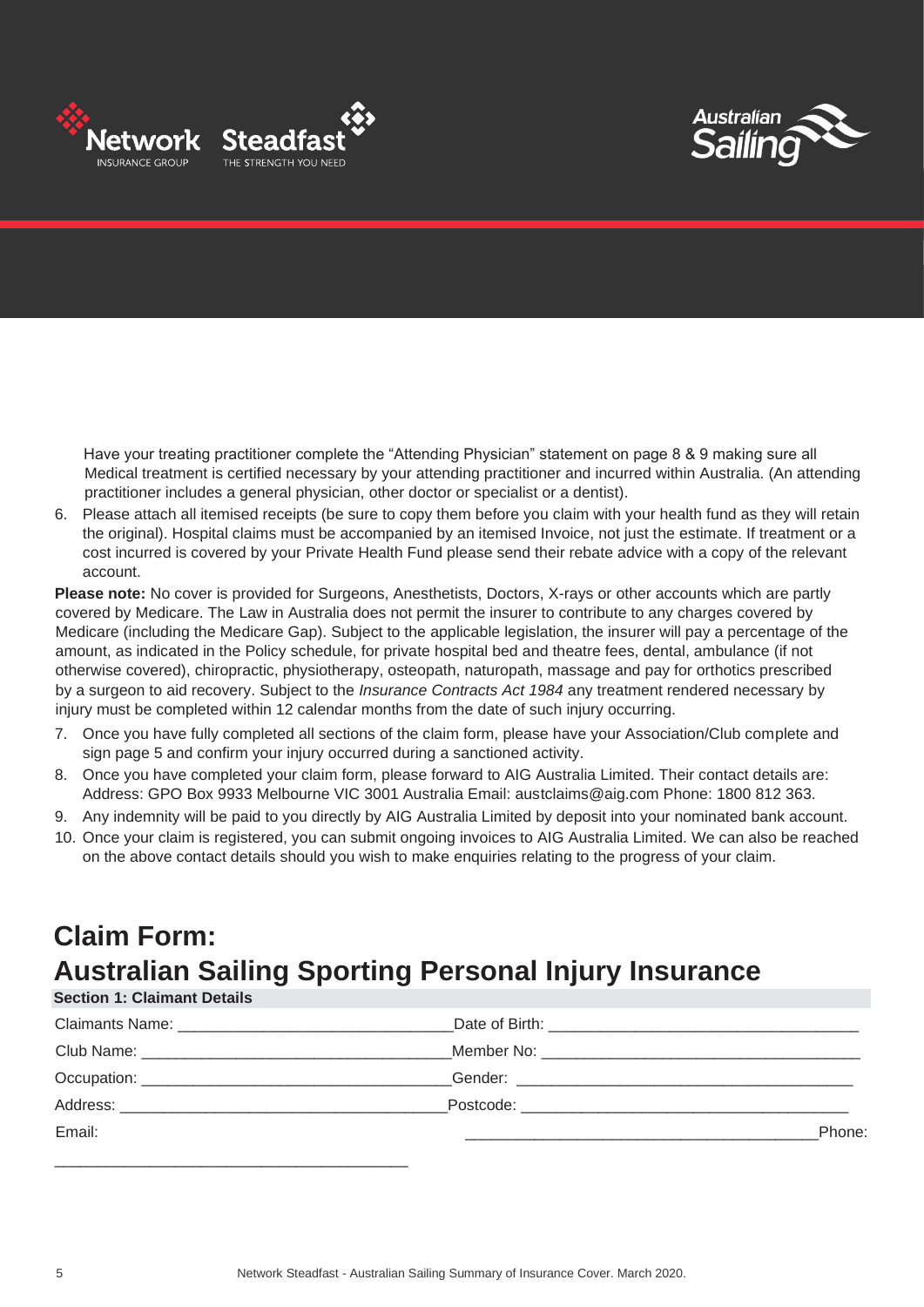

| Please tick the category applicable:                                       | Participating Member $\Box$ | Official $\Box$               |
|----------------------------------------------------------------------------|-----------------------------|-------------------------------|
| Sailing Course Participant $\Box$                                          | Volunteer $\Box$            | Other (Please Specify) $\Box$ |
| Event or other activity:_____________<br>Name of Team / Age Group / Grade: |                             |                               |

#### **Section 2: Declaration Agreement and Authorisation by Claimant**

| solemnly and sincerely declare that the information provided in this                                                   |
|------------------------------------------------------------------------------------------------------------------------|
| claim form and any attachments which I have provided, is true, correct and complete in every detail. I agree that if I |
| made any false or fraudulent statements, or have concealed information of a material nature relevant to the            |
| assessment of my claim, that all benefits under this policy shall be forfeited or my policy may be cancelled. I hereby |
| authorise AIG Australia Limited to collect and disclose information about me or the parties referenced in the privacy  |
| notice below from and to the Health Insurance Commission, any insurance company, any hospital, physician,              |
| medical practice, any medical services provider, any past or present employer, investigators, insurance reference      |
| bureau, financial institutions including banks, the Taxation Department or my accountant with respect to any           |
| sickness, injury, medical history, consultation, treatment including prescription of medication, copies of hospital    |
| medical records and tests and reports, medical practice records, vocational and employment records from past and       |
| present employer, copies of accounts and accountants statements including any taxation returns and assessments.        |

#### **Privacy notice**

AIG collects personal information from you, your agents and people involved in this claim to assist in investigating or processing the claim, improve customer service and products and carry out research and analysis, including data analytics. This may include third parties claiming under the policy, witnesses and medical practitioners. Failure to disclose information required may result in AIG not being able to administer or declining the claim.

AIG may disclose your information to:

- your or our agents, AIG related entities, reinsurers, contractors or third party providers providing services related to the administration of the claim;
- assessors, third party administrators, emergency providers, retailers, medical providers or travel carriers, or any third parties or insurer from whom AIG seeks recovery related to the claim;
- entities to which AIG is related and third party providers for data analytics functions; and
- Government, law enforcement, dispute resolution, statutory or regulatory bodies, or as required by law.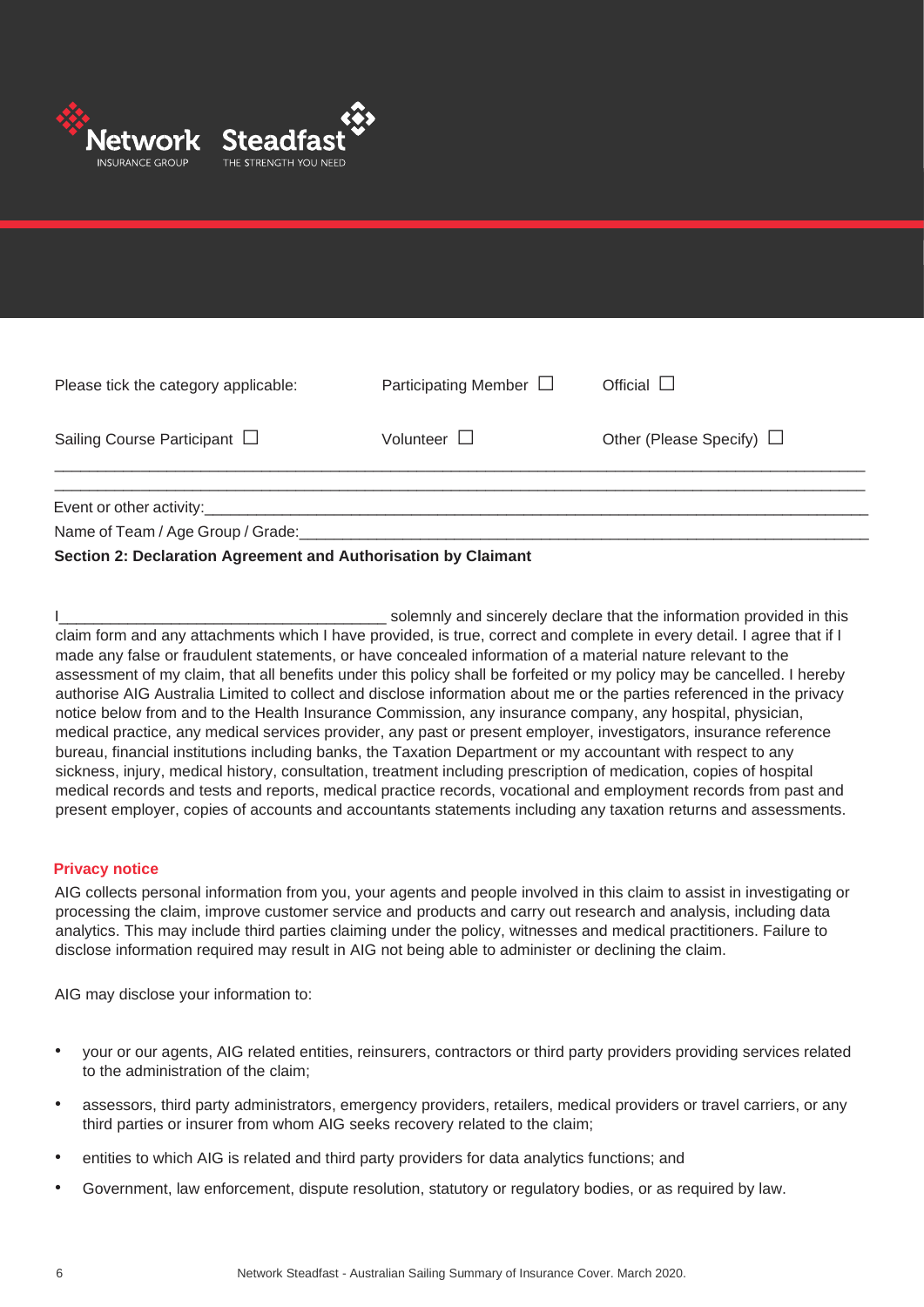



Some of these entities may be located overseas, including in United States of America, Canada, Bermuda, United Kingdom, Ireland, Belgium, The Netherlands, Germany, France, Singapore, Malaysia, the Philippines, India, Hong Kong, New Zealand as well as a country in which you have a claim and such other countries as may be notified in our Privacy Policy from time to time.

Our Privacy Policy is available at www.aig.com.au or by contacting us on 1300 030 886 and contains information about how you may access and correct your personal information, how to complain about a breach of the applicable privacy principles and how AIG will deal with such a complaint.

**Consent**

I consent to AIG collecting, using and disclosing personal information as set out in this notice. If I have provided or will provide information to AIG about any other individuals, I confirm that I am authorised to disclose his or her personal information to AIG and also to give this consent on both my and their behalf.

Signature of Claimant (Or Legal Guardian if Under 18 years of age)

| <b>Declaration by Association</b>                                                                                                                                                                                                                |                                      |  |
|--------------------------------------------------------------------------------------------------------------------------------------------------------------------------------------------------------------------------------------------------|--------------------------------------|--|
| Name of                                                                                                                                                                                                                                          |                                      |  |
| Name of Official Making this                                                                                                                                                                                                                     |                                      |  |
|                                                                                                                                                                                                                                                  |                                      |  |
|                                                                                                                                                                                                                                                  |                                      |  |
|                                                                                                                                                                                                                                                  | _Postcode:__________________________ |  |
| Do you have any comments in relation to this claim?<br>No____________________________                                                                                                                                                            | Yes/                                 |  |
| If yes, please<br>specify: the contract of the contract of the contract of the contract of the contract of the contract of the contract of the contract of the contract of the contract of the contract of the contract of the contract of the c |                                      |  |
|                                                                                                                                                                                                                                                  |                                      |  |

 $\Box$  I, the above mentioned Australian Sailing or Club Official, confirm that the claimant was a registered and Financial member of this club at the time of the accident, that the information contained in this statement is true and correct, and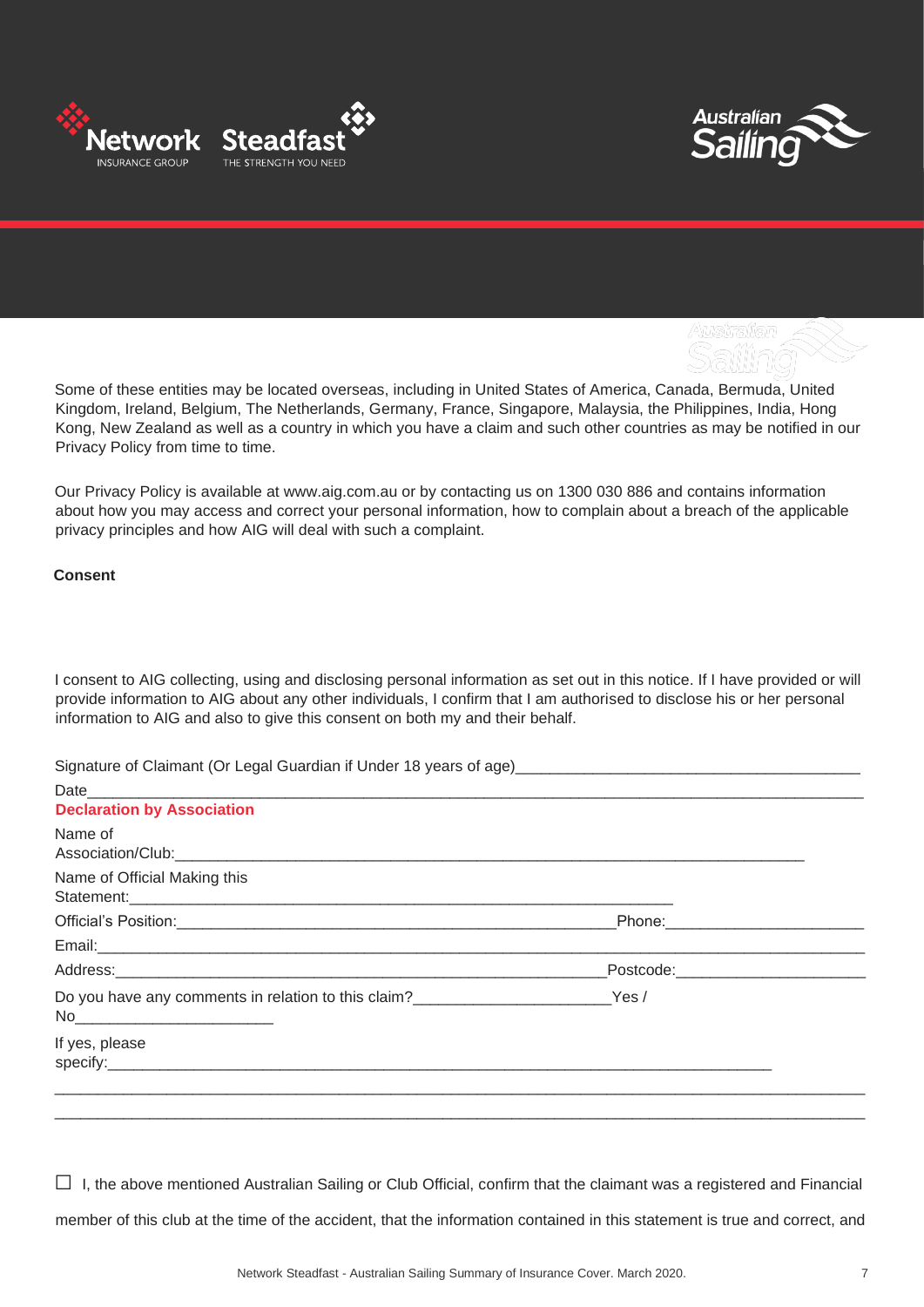

to the best of my knowledge and belief the information referred to in this claim form is true and correct.  $\Box$  I, confirm

that the claimed accident occurred at an Australian Sailing Affiliated club premises, including an organised event; OR

at an event that was organised by or sanctioned by World Sailing or one of World Sailing's Member National Authorities, including but not limited to Australian Sailing.

#### **The claimed accident did not occur whilst participating in an event or on the premises of a non-affiliated Australian sailing club.**

Signature of Association/Club Official:\_\_\_\_\_\_\_\_\_\_\_\_\_\_\_\_\_\_\_\_\_\_\_\_\_\_\_\_\_\_\_\_\_\_\_\_\_\_\_\_\_\_\_\_\_\_\_\_\_\_\_\_\_\_\_\_\_\_\_\_\_\_\_\_

Date:\_\_\_\_\_\_\_\_\_\_\_\_\_\_\_\_\_\_\_\_\_\_\_\_\_\_\_\_\_\_\_\_\_\_\_\_\_\_\_\_\_\_\_\_\_\_\_\_\_\_\_\_\_\_\_\_\_\_\_\_\_\_\_\_\_\_\_\_\_\_\_\_\_\_\_\_\_\_\_\_\_\_\_\_\_\_\_\_\_

#### **Section 3: Accident Details (To be completed by the claimant)**

Describe how the accident happened:\_\_\_\_\_\_\_\_\_\_\_\_\_\_\_\_\_\_\_\_\_\_\_\_\_\_\_\_\_\_\_\_\_\_\_\_\_\_\_\_\_\_\_\_\_\_\_\_\_\_\_\_\_\_\_\_\_\_\_\_\_\_\_\_

\_\_\_\_\_\_\_\_\_\_\_\_\_\_\_\_\_\_\_\_\_\_\_\_\_\_\_\_\_\_\_\_\_\_\_\_\_\_\_\_\_\_\_\_\_\_\_\_\_\_\_\_\_\_\_\_\_\_\_\_\_\_\_\_\_\_\_\_\_\_\_\_\_\_\_\_\_\_\_\_\_\_\_\_\_\_\_\_\_\_\_\_\_\_ Describe your  $Injury:$ \_\_\_\_\_\_\_\_\_\_\_\_\_\_\_\_\_\_\_\_\_\_\_\_\_\_\_\_\_\_\_\_\_\_\_\_\_\_\_\_\_\_\_\_\_\_\_\_\_\_\_\_\_\_\_\_\_\_\_\_\_\_\_\_\_\_\_\_\_\_\_\_\_\_\_\_\_\_\_\_\_\_\_\_\_\_\_\_\_\_\_\_\_\_

When did your accident Occur? \_\_\_\_\_\_\_\_\_\_\_\_\_\_\_\_\_\_\_\_\_\_\_\_\_\_\_\_\_Date: \_\_\_\_\_\_\_\_\_\_\_\_\_\_\_Time: \_\_\_\_\_\_\_\_\_\_\_\_\_\_\_\_\_\_\_\_am/pm

What was your activity at the time of the Incident? (Please Tick) Officially Organised Training  $\Box$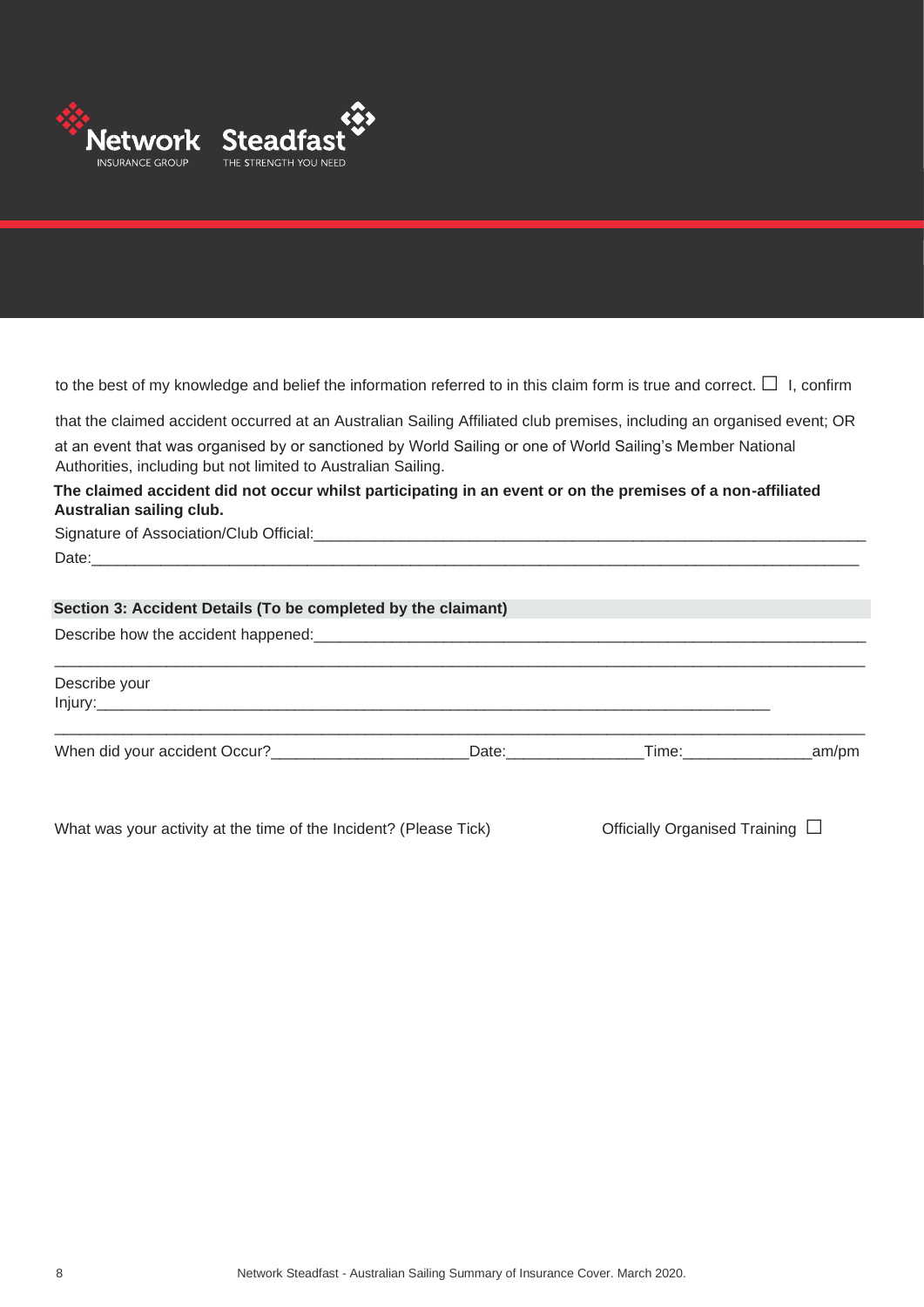

| Officially Organised Competition $\Box$<br>Social or Private Competition $\Box$<br>Sanctioned fundraising / social event $\Box$<br>Travelling to and from activity $\Box$<br>Please provide the address of where the injury<br><u> 1989 - Jan Barnett, mars ann an t-Amerikaansk ferskeider (</u><br>Person to whom accident was<br>reported:<br>Brief summary of treatment/action taken at the time of the accident/incident?<br>If admitted into hospital, how long were you there?<br>The manufactured into hospital, how long were you there?<br>Advise below when you did (or expect to):<br>Have you ever had this injury or similar injuries in the past?<br>The same of the SNN of the SNN of the SNN of the SNN of the SNN of the SNN of the SNN of the SNN of the SNN o |                                     |
|-----------------------------------------------------------------------------------------------------------------------------------------------------------------------------------------------------------------------------------------------------------------------------------------------------------------------------------------------------------------------------------------------------------------------------------------------------------------------------------------------------------------------------------------------------------------------------------------------------------------------------------------------------------------------------------------------------------------------------------------------------------------------------------|-------------------------------------|
|                                                                                                                                                                                                                                                                                                                                                                                                                                                                                                                                                                                                                                                                                                                                                                                   |                                     |
|                                                                                                                                                                                                                                                                                                                                                                                                                                                                                                                                                                                                                                                                                                                                                                                   |                                     |
|                                                                                                                                                                                                                                                                                                                                                                                                                                                                                                                                                                                                                                                                                                                                                                                   |                                     |
|                                                                                                                                                                                                                                                                                                                                                                                                                                                                                                                                                                                                                                                                                                                                                                                   |                                     |
|                                                                                                                                                                                                                                                                                                                                                                                                                                                                                                                                                                                                                                                                                                                                                                                   |                                     |
|                                                                                                                                                                                                                                                                                                                                                                                                                                                                                                                                                                                                                                                                                                                                                                                   |                                     |
|                                                                                                                                                                                                                                                                                                                                                                                                                                                                                                                                                                                                                                                                                                                                                                                   |                                     |
|                                                                                                                                                                                                                                                                                                                                                                                                                                                                                                                                                                                                                                                                                                                                                                                   | Postcode:__________________________ |
|                                                                                                                                                                                                                                                                                                                                                                                                                                                                                                                                                                                                                                                                                                                                                                                   |                                     |
|                                                                                                                                                                                                                                                                                                                                                                                                                                                                                                                                                                                                                                                                                                                                                                                   |                                     |
|                                                                                                                                                                                                                                                                                                                                                                                                                                                                                                                                                                                                                                                                                                                                                                                   |                                     |
|                                                                                                                                                                                                                                                                                                                                                                                                                                                                                                                                                                                                                                                                                                                                                                                   |                                     |
|                                                                                                                                                                                                                                                                                                                                                                                                                                                                                                                                                                                                                                                                                                                                                                                   |                                     |
|                                                                                                                                                                                                                                                                                                                                                                                                                                                                                                                                                                                                                                                                                                                                                                                   |                                     |
|                                                                                                                                                                                                                                                                                                                                                                                                                                                                                                                                                                                                                                                                                                                                                                                   |                                     |
|                                                                                                                                                                                                                                                                                                                                                                                                                                                                                                                                                                                                                                                                                                                                                                                   |                                     |
|                                                                                                                                                                                                                                                                                                                                                                                                                                                                                                                                                                                                                                                                                                                                                                                   |                                     |
|                                                                                                                                                                                                                                                                                                                                                                                                                                                                                                                                                                                                                                                                                                                                                                                   |                                     |
|                                                                                                                                                                                                                                                                                                                                                                                                                                                                                                                                                                                                                                                                                                                                                                                   |                                     |
|                                                                                                                                                                                                                                                                                                                                                                                                                                                                                                                                                                                                                                                                                                                                                                                   |                                     |
|                                                                                                                                                                                                                                                                                                                                                                                                                                                                                                                                                                                                                                                                                                                                                                                   |                                     |
|                                                                                                                                                                                                                                                                                                                                                                                                                                                                                                                                                                                                                                                                                                                                                                                   |                                     |
| Provide                                                                                                                                                                                                                                                                                                                                                                                                                                                                                                                                                                                                                                                                                                                                                                           |                                     |
| details: the contract of the contract of the contract of the contract of the contract of the contract of the contract of the contract of the contract of the contract of the contract of the contract of the contract of the c                                                                                                                                                                                                                                                                                                                                                                                                                                                                                                                                                    |                                     |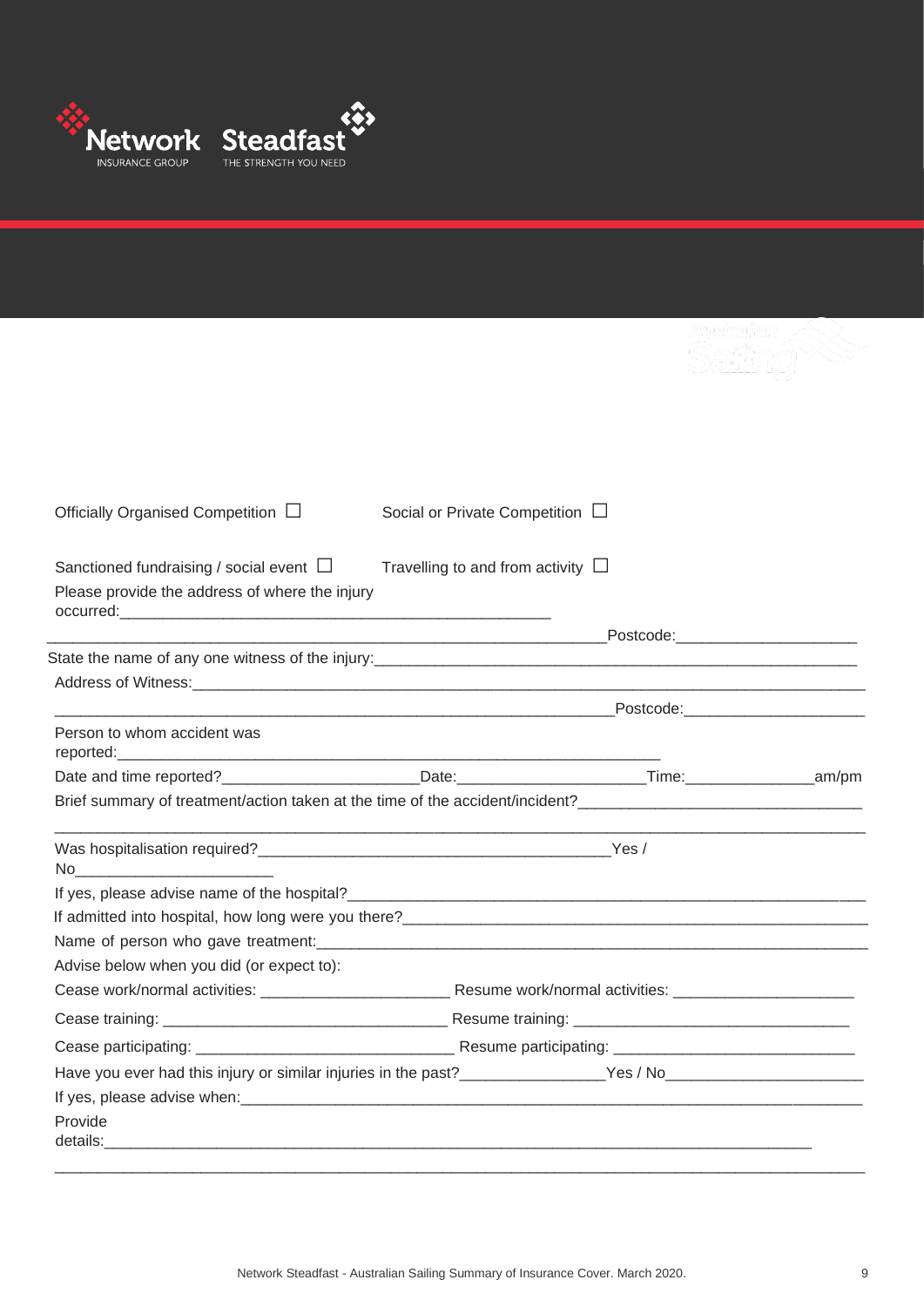



#### **Section 4: Non Medicare Medical Expenses (only complete this section if claiming for these expenses)**

Do not attach accounts paid or part paid by Medicare. The Australian Health Insurance Act does not permit us to contribute to any charges covered by Medicare (including the Medicare gap).

Are you a member of an Ambulance Service?\_\_\_\_\_\_\_\_\_\_\_\_\_\_\_\_\_\_\_\_\_\_\_\_\_\_\_\_\_\_\_Yes / No\_\_\_\_\_\_\_\_\_\_\_\_\_\_\_\_\_\_\_\_\_\_\_\_\_\_\_\_\_\_

Are you a member of a Private Health Fund? \_\_\_\_\_\_\_\_\_\_\_\_\_\_\_\_\_\_\_\_\_\_\_\_\_\_\_\_\_\_\_\_Yes / No\_\_\_\_\_\_\_\_\_\_\_\_\_\_\_\_\_\_\_\_\_\_\_\_\_\_\_

If yes, please provide

details:\_\_\_\_\_\_\_\_\_\_\_\_\_\_\_\_\_\_\_\_\_\_\_\_\_\_\_\_\_\_\_\_\_\_\_\_\_\_\_\_\_\_\_\_\_\_\_\_\_\_\_\_\_\_\_\_\_\_\_\_\_\_\_\_\_\_\_\_\_\_\_

Do you have hospital cover? \_\_\_\_\_\_\_\_\_\_\_\_\_\_\_\_\_\_\_\_\_\_\_\_\_\_\_\_\_\_\_\_\_\_\_\_\_\_\_\_\_Yes / No\_\_\_\_\_\_\_\_\_\_\_\_\_\_\_\_\_\_\_\_\_\_\_

Are you covered for Extras incl. Physio etc? \_\_\_\_\_\_\_\_\_\_\_\_\_\_\_\_\_\_\_\_\_\_\_\_\_\_\_\_\_\_\_\_Yes / No\_\_\_\_\_\_\_\_\_\_\_\_\_\_\_\_\_\_\_\_\_\_\_\_\_

Itemised accounts and receipts must be submitted together with details of Benefits from any Private Health Insurance

| Name of<br>provider | <b>Name of Service</b><br>(i.e. dental) | <b>Date of Service</b> | Charge | <b>Private Health</b><br><b>Fund Recovery</b><br>(if applicable) | <b>Amount</b><br><b>Claimable</b> |
|---------------------|-----------------------------------------|------------------------|--------|------------------------------------------------------------------|-----------------------------------|
|                     |                                         |                        |        |                                                                  |                                   |
|                     |                                         |                        |        |                                                                  |                                   |
|                     |                                         |                        |        |                                                                  |                                   |
|                     |                                         |                        |        |                                                                  |                                   |
|                     |                                         |                        |        |                                                                  |                                   |
|                     |                                         |                        |        |                                                                  |                                   |
|                     |                                         |                        |        |                                                                  |                                   |
|                     |                                         |                        |        |                                                                  |                                   |
|                     |                                         |                        |        |                                                                  |                                   |
|                     |                                         |                        |        |                                                                  |                                   |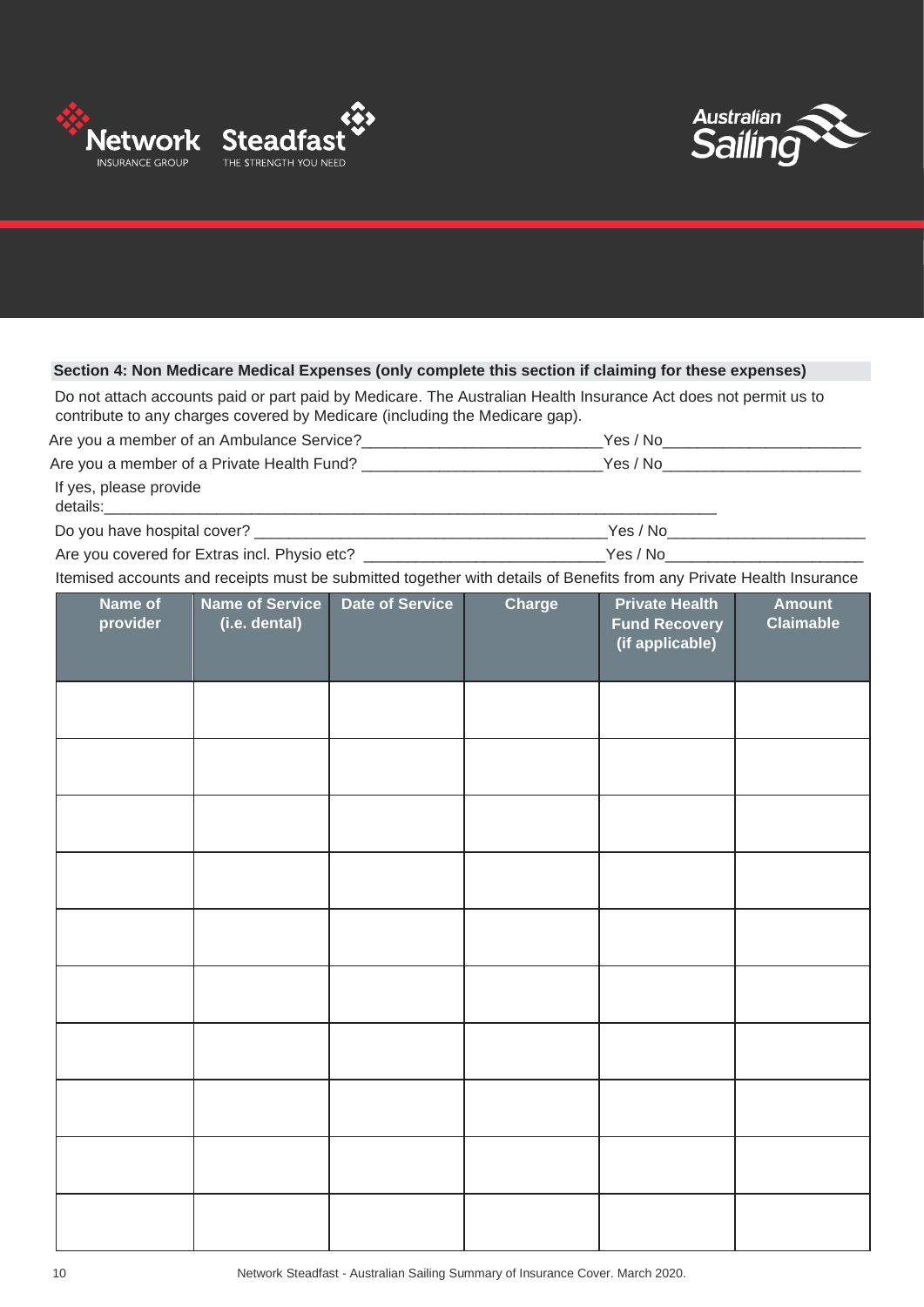

|                                | Section 5: Loss of Income (only complete this section if claiming for loss of income)                          |                      |                                                                                                                                                                                                                                             |  |
|--------------------------------|----------------------------------------------------------------------------------------------------------------|----------------------|---------------------------------------------------------------------------------------------------------------------------------------------------------------------------------------------------------------------------------------------|--|
|                                | Can compensation be claimed under worker's compensation                                                        |                      |                                                                                                                                                                                                                                             |  |
|                                | Or any other insurance including Loss of Income?________________________________Yes /                          |                      |                                                                                                                                                                                                                                             |  |
|                                | Have you ever made any previous claims in respect to personal                                                  |                      |                                                                                                                                                                                                                                             |  |
|                                | Accident insurance or any other similar insurance? _____________________________Yes /                          |                      |                                                                                                                                                                                                                                             |  |
|                                | Have you engaged in any other income earning employment                                                        |                      |                                                                                                                                                                                                                                             |  |
|                                |                                                                                                                |                      |                                                                                                                                                                                                                                             |  |
| Name of                        |                                                                                                                |                      |                                                                                                                                                                                                                                             |  |
|                                |                                                                                                                |                      |                                                                                                                                                                                                                                             |  |
|                                |                                                                                                                |                      |                                                                                                                                                                                                                                             |  |
| Date ceased work due to        |                                                                                                                |                      |                                                                                                                                                                                                                                             |  |
|                                |                                                                                                                |                      |                                                                                                                                                                                                                                             |  |
|                                |                                                                                                                |                      | Employee weekly salary as at date of injury: Average Gross Base Salary \$_____Per Week_____________________                                                                                                                                 |  |
|                                |                                                                                                                |                      |                                                                                                                                                                                                                                             |  |
|                                | proof of earnings for self-employed persons.                                                                   |                      | Base salary, exclusive of overtime, allowances, bonuses & commissions If self-employed, provide average weekly<br>salary based on 12 month period directly prior to injury. A copy of your latest taxation return is also to be provided as |  |
| Date commenced employment with | company: the company of the company of the company of the company of the company of the company of the company |                      |                                                                                                                                                                                                                                             |  |
|                                |                                                                                                                |                      |                                                                                                                                                                                                                                             |  |
|                                |                                                                                                                |                      |                                                                                                                                                                                                                                             |  |
|                                | Income definition: (Please Tick) Self Employed $\square$                                                       | Full Time $\square$  | Part Time $\Box$<br>Casual $\Box$                                                                                                                                                                                                           |  |
|                                | During the period of incapacity the employee has received:                                                     |                      |                                                                                                                                                                                                                                             |  |
| \$_                            |                                                                                                                |                      |                                                                                                                                                                                                                                             |  |
| \$                             |                                                                                                                |                      |                                                                                                                                                                                                                                             |  |
| \$                             |                                                                                                                |                      |                                                                                                                                                                                                                                             |  |
| \$                             |                                                                                                                | $From: ____________$ | To: _________________________                                                                                                                                                                                                               |  |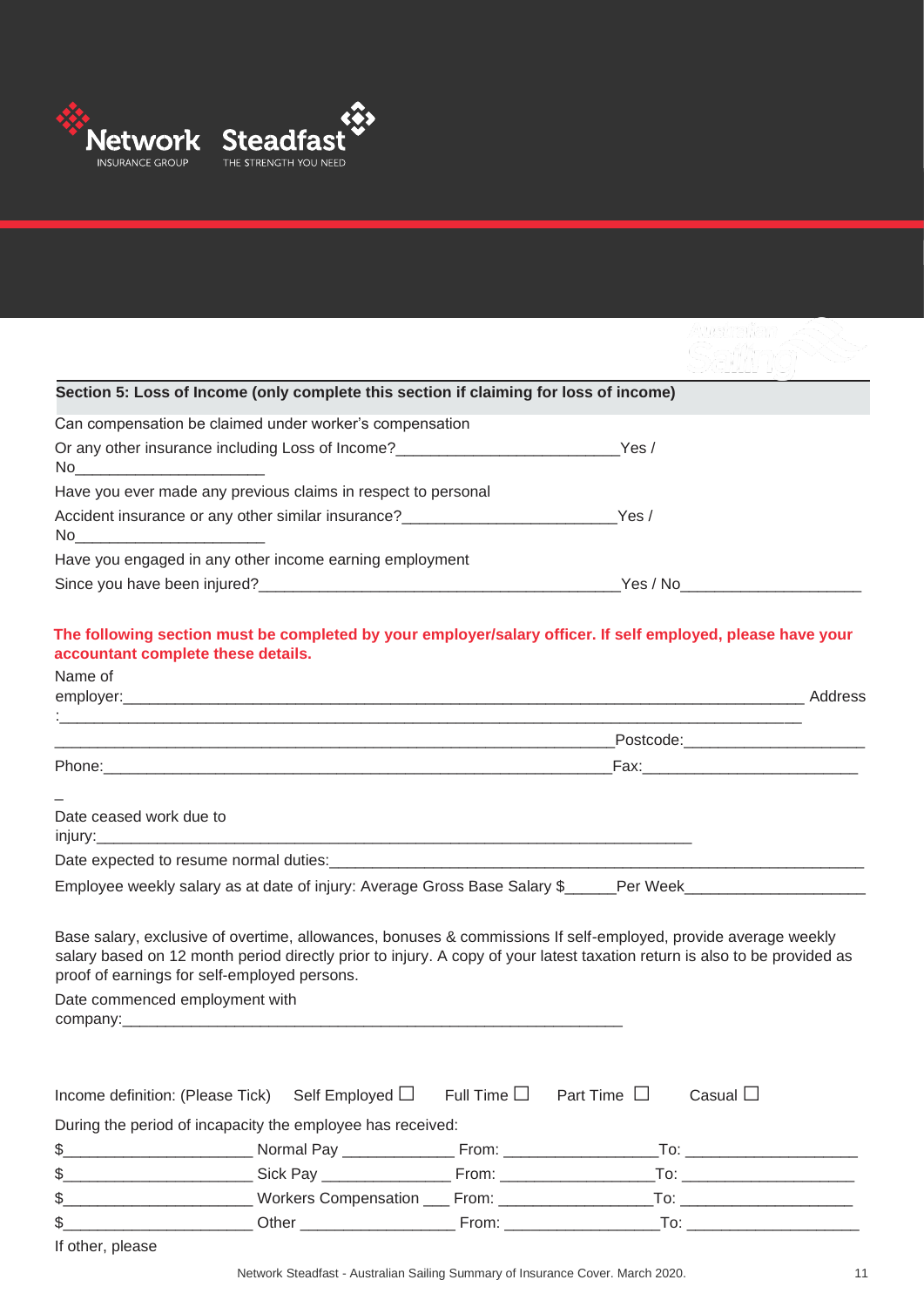



| Has the employee lodged or intending to lodge a                                                                                                                                             |  |
|---------------------------------------------------------------------------------------------------------------------------------------------------------------------------------------------|--|
| Workers' Compensation                                                                                                                                                                       |  |
|                                                                                                                                                                                             |  |
| No <b>A-If Employed</b>                                                                                                                                                                     |  |
| <b>Salary Officers</b>                                                                                                                                                                      |  |
| Company Stamp:                                                                                                                                                                              |  |
|                                                                                                                                                                                             |  |
|                                                                                                                                                                                             |  |
|                                                                                                                                                                                             |  |
|                                                                                                                                                                                             |  |
|                                                                                                                                                                                             |  |
|                                                                                                                                                                                             |  |
|                                                                                                                                                                                             |  |
|                                                                                                                                                                                             |  |
|                                                                                                                                                                                             |  |
| <b>A- If Self Employed</b>                                                                                                                                                                  |  |
|                                                                                                                                                                                             |  |
|                                                                                                                                                                                             |  |
|                                                                                                                                                                                             |  |
| <b>Section 6: Attending Physician Statement</b>                                                                                                                                             |  |
| Important:                                                                                                                                                                                  |  |
| 1. The patient is responsible for any fee for this statement.                                                                                                                               |  |
| 2. This form can only be completed by the treating Medical Practitioner or Surgeon (A physiotherapist may complete<br>if claiming 5 visits or less under Section 2: Physiotherapy benefit). |  |
| 3. If "Yes" answered to any of the following, please give details.                                                                                                                          |  |

| 4. Dashes or blank spaces are not acceptable. To Be Completed by the Attending Physician |                |
|------------------------------------------------------------------------------------------|----------------|
| Patient's Full Name:                                                                     | Date of Birth: |
|                                                                                          |                |

| Are you the patient's General Practitioner? | Yes/No |
|---------------------------------------------|--------|
|                                             |        |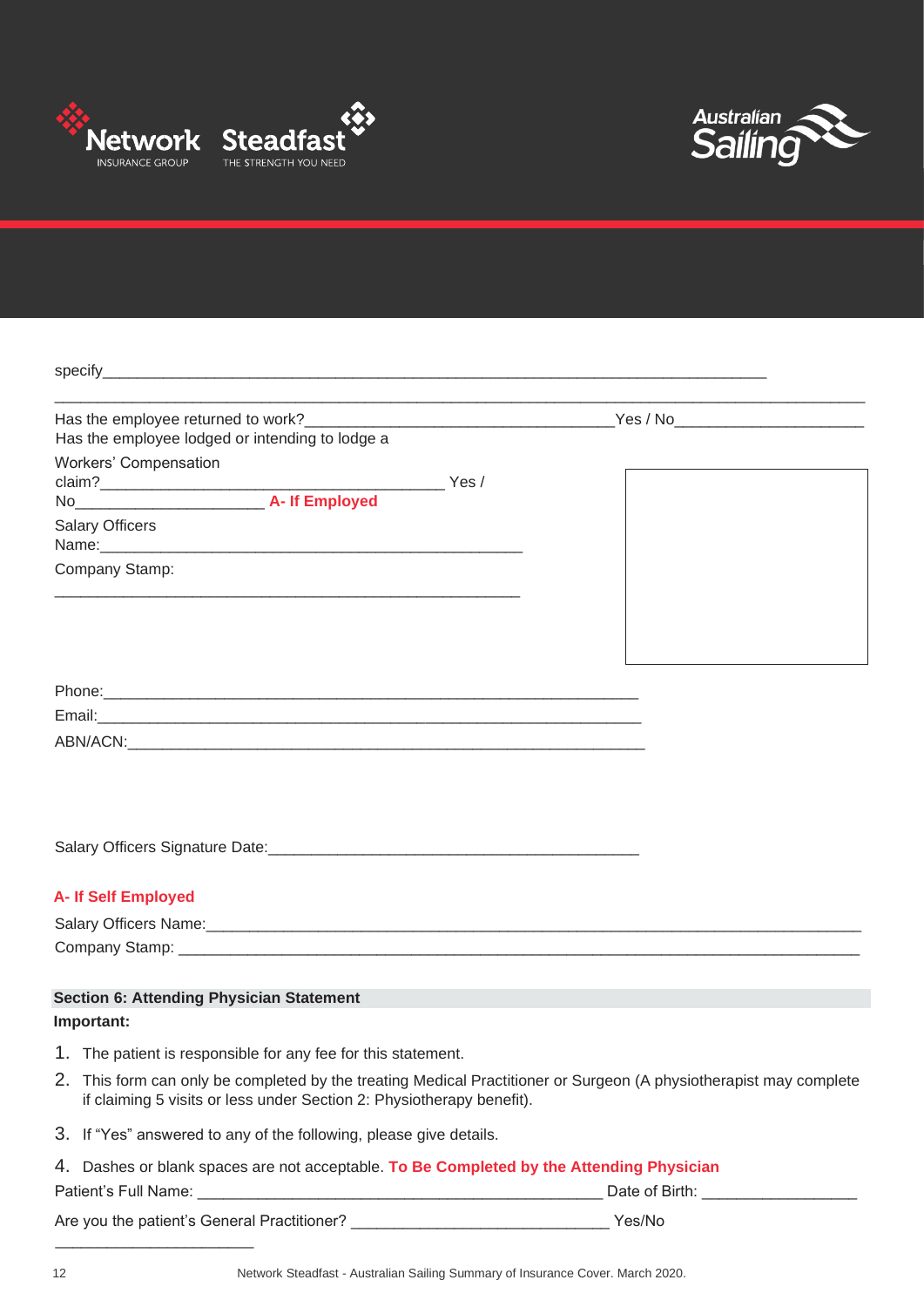

|             |                                                                                          |                     | What date were you first consulted by the patient in connection with the present injury?<br>What date were you first consulted by the patient in connection with the present injury?                                                       |
|-------------|------------------------------------------------------------------------------------------|---------------------|--------------------------------------------------------------------------------------------------------------------------------------------------------------------------------------------------------------------------------------------|
|             | On what date did the patient first seek medical treatment for the present                |                     |                                                                                                                                                                                                                                            |
|             |                                                                                          |                     |                                                                                                                                                                                                                                            |
|             |                                                                                          |                     |                                                                                                                                                                                                                                            |
|             |                                                                                          |                     | Do you consider the patient's injury to be a new injury? ______________________Yes/No ________________________                                                                                                                             |
|             |                                                                                          |                     | What is the exact nature of the present injury? (Please detail symptoms and diagnosis and how injury was sustained)                                                                                                                        |
|             | Has the patient ever suffered this or a similar condition before? _______________ Yes/No |                     |                                                                                                                                                                                                                                            |
|             |                                                                                          |                     | If yes, please state condition and advise when previous treatment was given:<br>Significant was given:<br>The management was given:<br>The management was given:<br>The management was given:<br>The management was given:<br>The manageme |
|             |                                                                                          |                     | Have you referred the patient to any other services or treatment? _____________Yes/No ________________________                                                                                                                             |
|             | Please specify the type and approximate number of treatments required:                   |                     |                                                                                                                                                                                                                                            |
| <b>Type</b> | Physiotherapy $\Box$                                                                     | Chiropractic $\Box$ | Other (Details) $\Box$                                                                                                                                                                                                                     |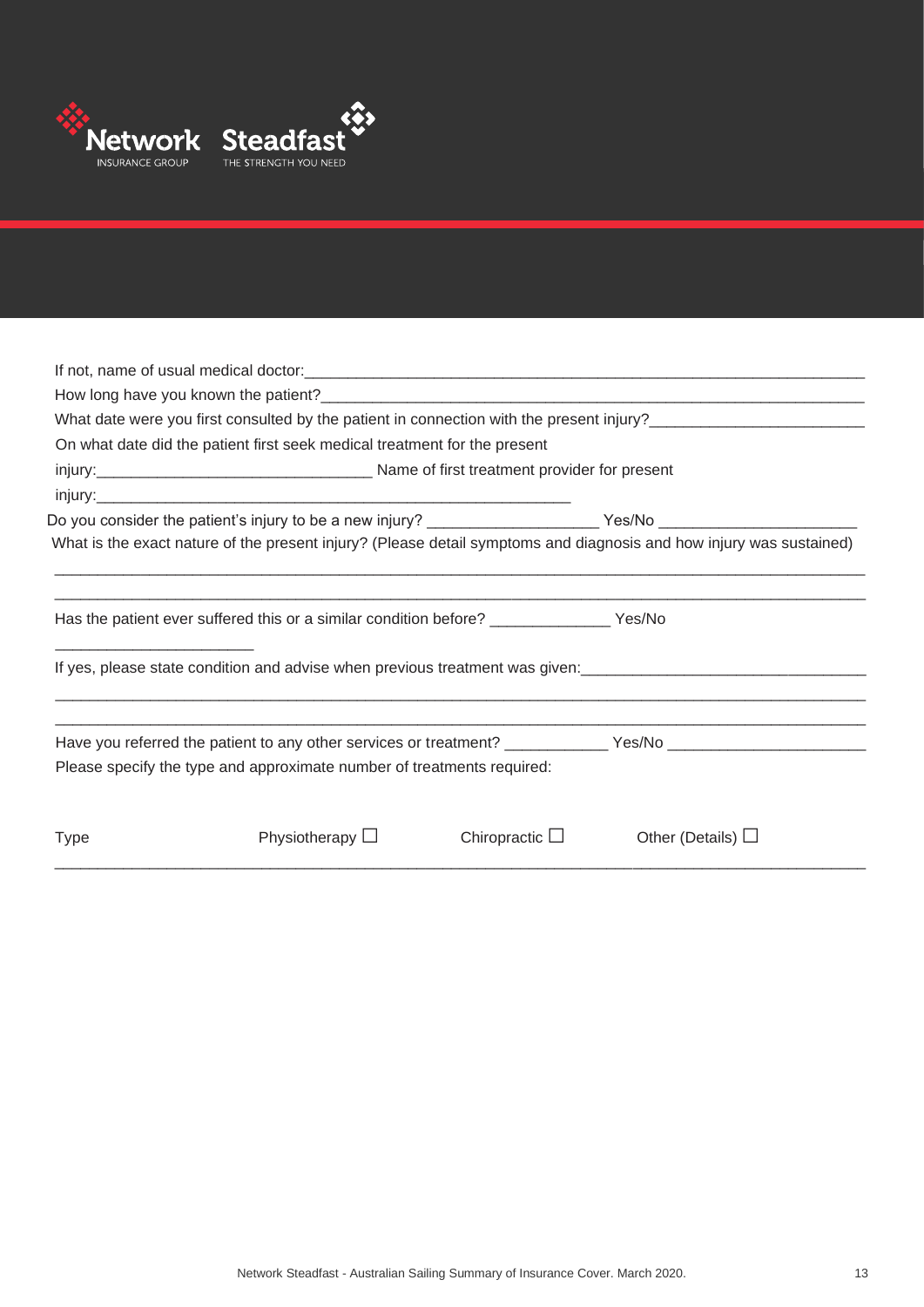



| Number of Treatments                                   | Physiotherapy $\Box$                                                                       | Chiropractic $\Box$ | Other (Details) $\Box$                                                                                         |
|--------------------------------------------------------|--------------------------------------------------------------------------------------------|---------------------|----------------------------------------------------------------------------------------------------------------|
|                                                        |                                                                                            |                     | Have any Surgical Procedures been performed? ___________________________________Yes/No _______________________ |
| If yes, please                                         |                                                                                            |                     |                                                                                                                |
|                                                        |                                                                                            |                     | Have any Surgical Procedures been contemplated? ____________________________Yes/No ___________________________ |
|                                                        |                                                                                            |                     |                                                                                                                |
|                                                        |                                                                                            |                     |                                                                                                                |
|                                                        |                                                                                            |                     |                                                                                                                |
|                                                        |                                                                                            |                     |                                                                                                                |
| If so, when do you expect the claimant to              |                                                                                            |                     |                                                                                                                |
|                                                        |                                                                                            |                     |                                                                                                                |
|                                                        | Does the patient have any congenital defects or chronic diseases? ____________ Yes/No      |                     |                                                                                                                |
|                                                        | If yes, please give dates, name of treating doctor and                                     |                     |                                                                                                                |
| Name of<br>Hospital:                                   | If the patient has been hospitalised, please give name of hospital and dates hospitalised: |                     |                                                                                                                |
|                                                        |                                                                                            |                     |                                                                                                                |
| <b>Section 7: Certification by Attending Physician</b> |                                                                                            |                     |                                                                                                                |
|                                                        |                                                                                            |                     |                                                                                                                |
| Email:                                                 |                                                                                            |                     |                                                                                                                |
|                                                        |                                                                                            |                     |                                                                                                                |
|                                                        |                                                                                            |                     |                                                                                                                |
|                                                        |                                                                                            |                     |                                                                                                                |

14 Network Steadfast - Australian Sailing Summary of Insurance Cover. March 2020.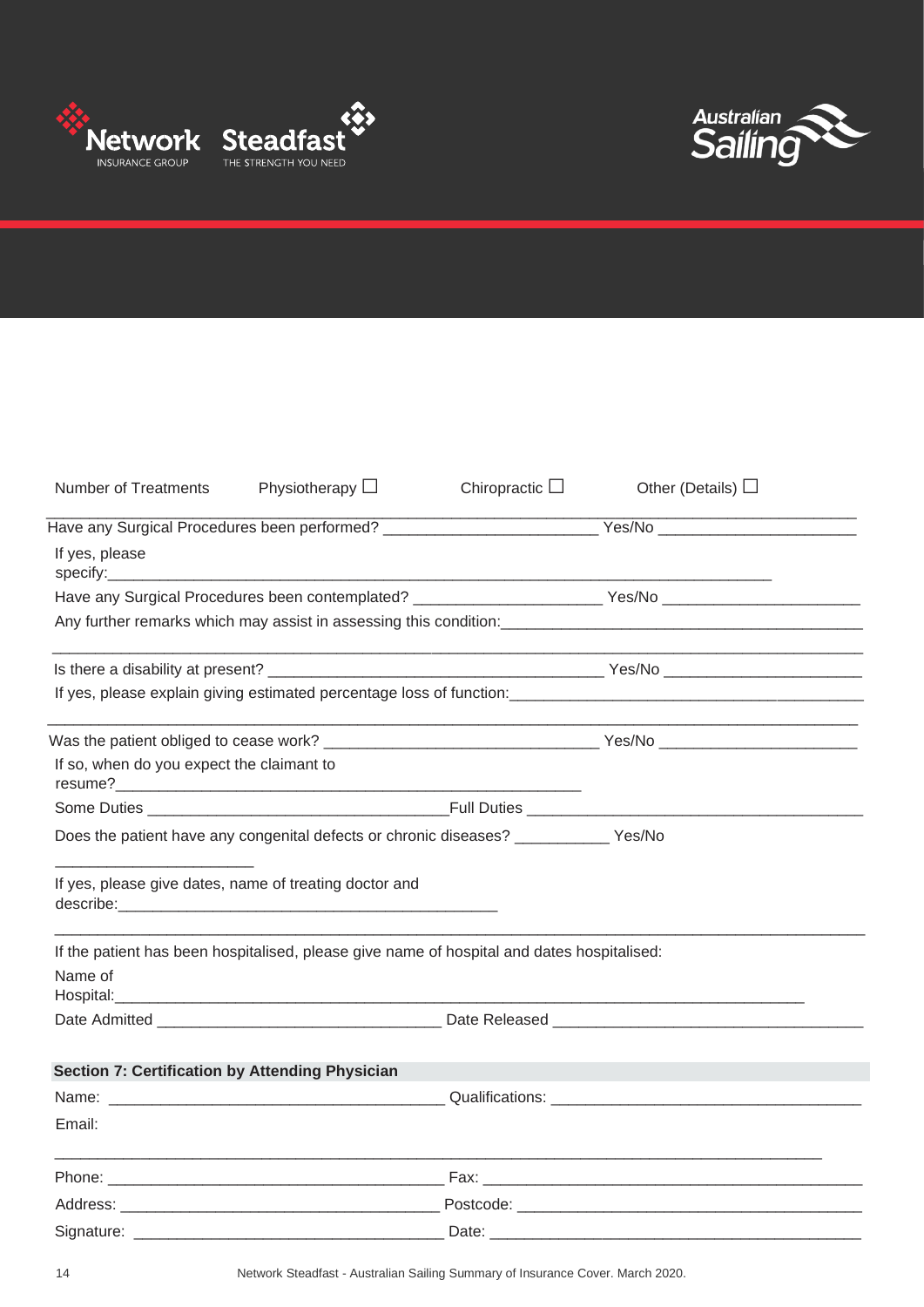



#### **Section 8: Method of Payment**

Should a benefit be payable for this claim, payments will be made by Electronic Funds Transfer (EFT) to a nominated bank account.

#### **BANK ACCOUNT DETAILS – Please complete the following:**

| Bank:              |                               |  |
|--------------------|-------------------------------|--|
| Account Name(s):   |                               |  |
| <b>BSB Number:</b> | Account Number:               |  |
|                    | <b>Section 9: Declaration</b> |  |

I hereby authorise AIG Australia Limited to make any payments to the policy holder by Electronic Funds Transfer (EFT) into the above bank account. I understand and agree that the following conditions will apply:

- I agree that the payment is made when AIG Australia Limited has instructed its bank to credit the nominated account and that we release AIG Australia Limited from any further liability in relation to this payment.
- AIG Australia Limited is not responsible for any delays in payment or errors due to factors outside its reasonable control, including delays or errors in the financial system or errors in the supplied account details.
- I agree to AIG Australia Limited collecting, holding and maintaining my personal information to authorise payments to my nominated bank account. I agree to AIG Australia Limited disclosure of this information, to my bank for the purpose and administration of processing my payment.
- I understand that my failure to supply full details and to sign this declaration may result in my payment not being paid or my payment being paid into a wrong account.
- I declare that the details in this application are

| $\overline{\phantom{0}}$<br>$\cdots$<br>__ |      |
|--------------------------------------------|------|
| N.                                         | _    |
| .                                          | ,,   |
|                                            | Dais |

#### **Section 10: Claim Lodgement Details**

Please forward claim details using one of the following lodgement processes (Please keep a copy of all documents sent to Network Insurance Group) Postal Address: PO Box 577, Collins Street West Melbourne VIC 8007 Australia Email: claims@networksteadfast.com.au